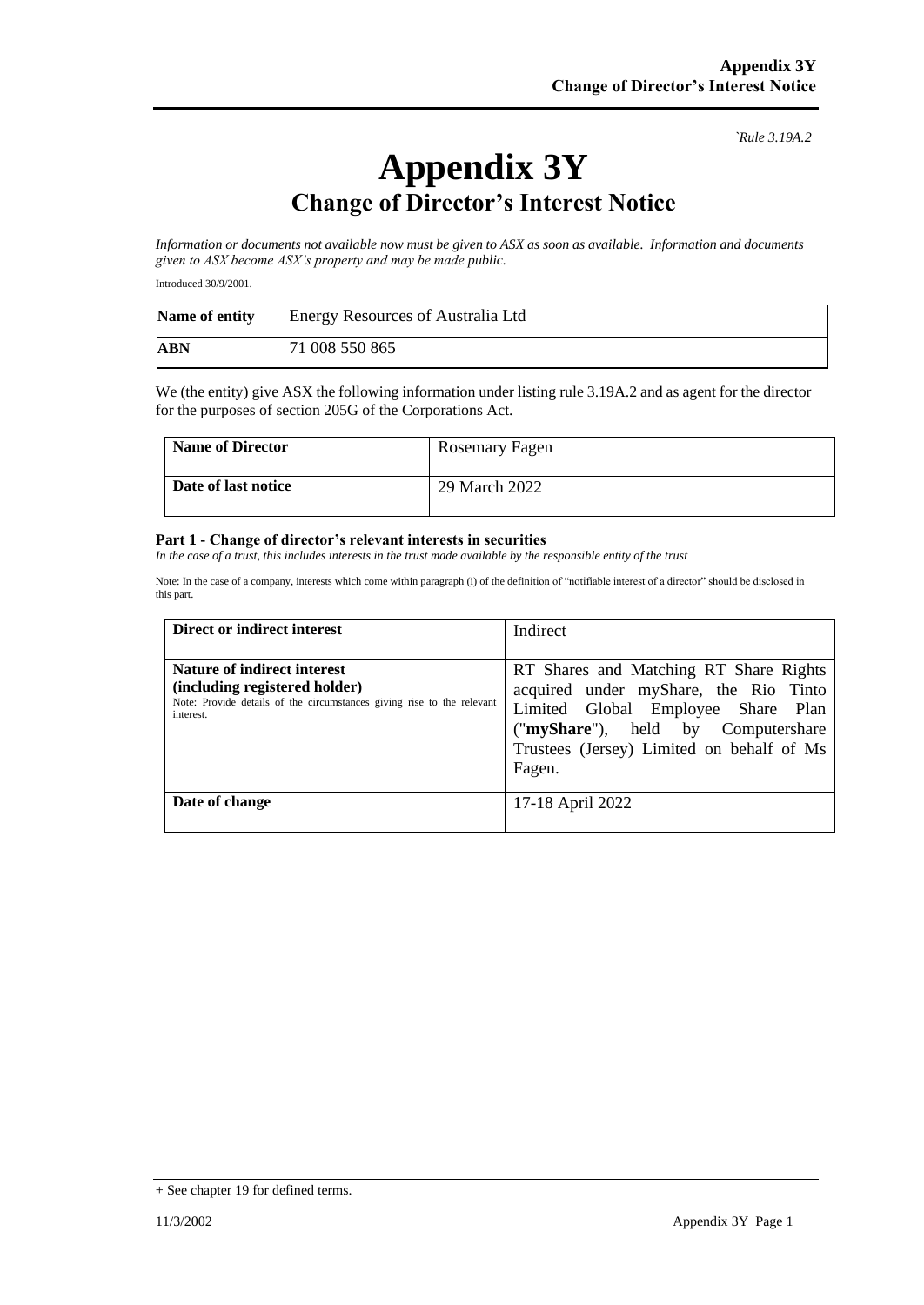| No. of securities held prior to change | Direct<br>14,864 Rio Tinto Limited (RT) Shares                                                                                                                                                                                                                                                                                                                                                                                                                                                                                                                 |
|----------------------------------------|----------------------------------------------------------------------------------------------------------------------------------------------------------------------------------------------------------------------------------------------------------------------------------------------------------------------------------------------------------------------------------------------------------------------------------------------------------------------------------------------------------------------------------------------------------------|
|                                        | $27,191$ rights ("Rights") to be granted RT<br>Shares under the Rio Tinto Equity Incentive<br>Program ("EIP") being 19,626 Rights as<br>Performance Share Awards (PSAs), 4,412<br>Rights as Management Share Awards (MSAs)<br>and 3,153 Rights as Bonus Deferral Awards<br>$(BDAs)^1$<br>1.<br>In accordance with the rules of the EIP, upon vesting<br>Ms Fagen may receive additional RT Shares in lieu<br>of dividends that would have been paid to her in the<br>period from grant on the base number of RT Shares<br>the subject of the Rights that vest. |
|                                        | <b>Indirect</b><br>3,000 RT Shares held by NEGAF Pty Ltd as<br>trustee for the Fagen Family Superfund. Ms<br>Fagen is a director and shareholder of<br>NEGAF Pty Ltd and a beneficiary of the fund                                                                                                                                                                                                                                                                                                                                                             |
|                                        | 5,058 RT Shares held by Computershare<br>Company Nominees Limited (as nominee for<br>the Share Plan Account on behalf of Ms<br>Fagen)                                                                                                                                                                                                                                                                                                                                                                                                                          |
|                                        | 1,476 RT Shares acquired under myShare, the<br>Rio Tinto Limited Global Employee Share<br>Plan ("myShare"), held by Computershare<br>Trustees (Jersey) Limited on behalf of Ms<br>Fagen                                                                                                                                                                                                                                                                                                                                                                        |
|                                        | 163 conditional rights to additional matching<br>RT Shares ("Matching RT Share Rights") <sup>2</sup> .<br>2.<br>In accordance with the rules of myShare, upon<br>vesting of the Matching RT Share Rights, Ms Fagen<br>may receive additional RT Shares in lieu of<br>dividends that would have been paid to her in the<br>period from grant on the base number of shares the<br>subject of the Matching RT Shares Rights that vest.                                                                                                                            |
| <b>Class</b>                           | <b>RT</b> Shares<br>Matching RT Share Rights                                                                                                                                                                                                                                                                                                                                                                                                                                                                                                                   |
| <b>Number acquired</b>                 | 18 RT Shares issued on vesting of 14<br>Matching RT Share Rights (with 4 additional<br>RT Share issued in lieu of dividends)                                                                                                                                                                                                                                                                                                                                                                                                                                   |
|                                        | 12 RT Shares purchased and 12 Matching RT<br>Share Rights issued                                                                                                                                                                                                                                                                                                                                                                                                                                                                                               |

<sup>+</sup> See chapter 19 for defined terms.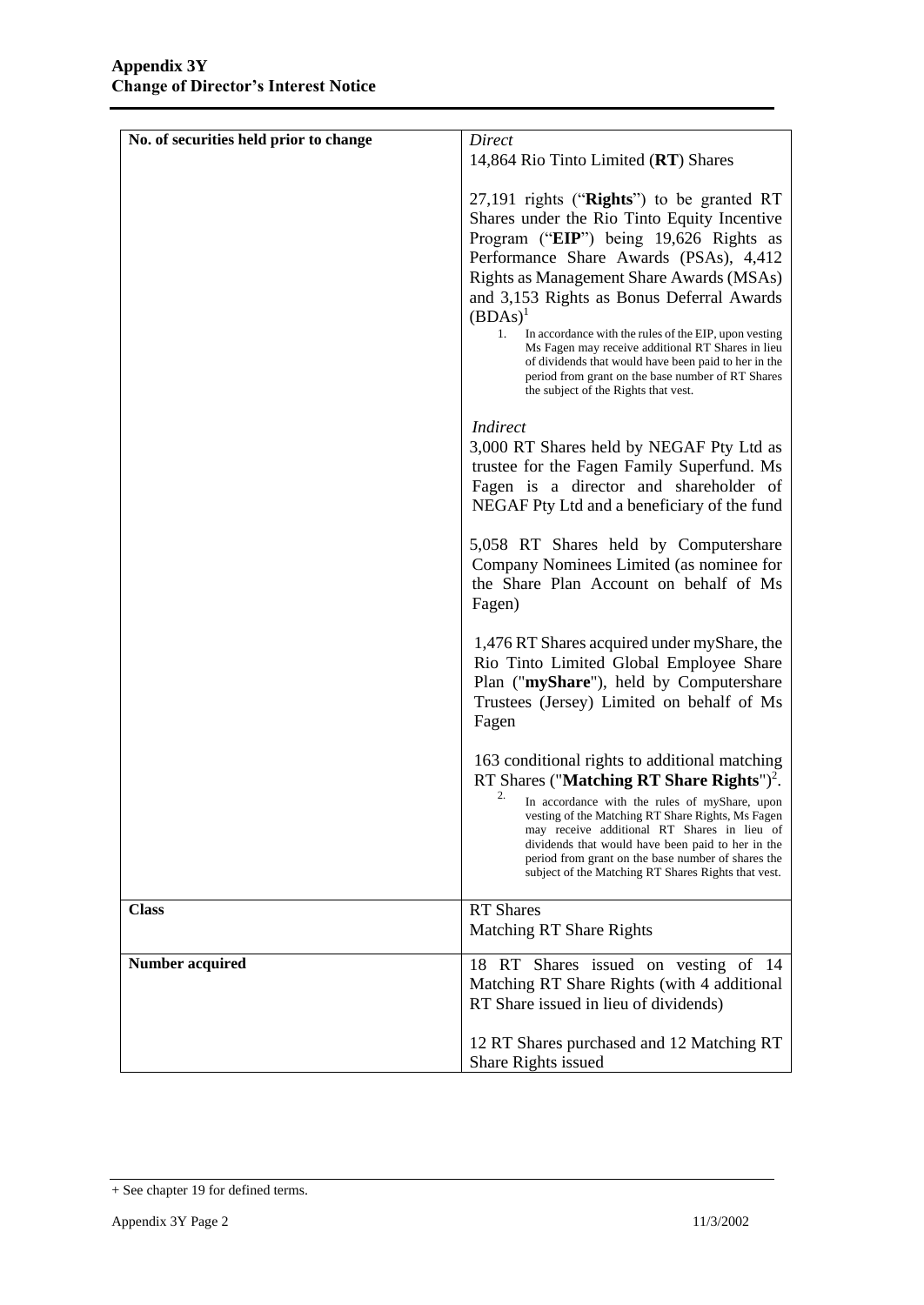| <b>Number disposed</b>                                                      | 14 Matching RT Share Rights                                                                                  |
|-----------------------------------------------------------------------------|--------------------------------------------------------------------------------------------------------------|
|                                                                             |                                                                                                              |
|                                                                             |                                                                                                              |
|                                                                             |                                                                                                              |
| <b>Value/Consideration</b>                                                  | Nil cash consideration for Matching RT Share                                                                 |
| Note: If consideration is non-cash, provide details and estimated valuation | Rights or RT Shares issued on vesting of                                                                     |
|                                                                             | Matching RT Share Rights.                                                                                    |
|                                                                             |                                                                                                              |
|                                                                             | \$122.7062 per RT Share purchased under                                                                      |
|                                                                             | myShare                                                                                                      |
| No. of securities held after change                                         | <b>Direct</b>                                                                                                |
|                                                                             | 14,864 Rio Tinto Limited (RT) Shares                                                                         |
|                                                                             | 27,191 rights ("Rights") to be granted RT                                                                    |
|                                                                             | Shares under the Rio Tinto Equity Incentive                                                                  |
|                                                                             | Program ("EIP") being 19,626 Rights as                                                                       |
|                                                                             | Performance Share Awards (PSAs), 4,412                                                                       |
|                                                                             | Rights as Management Share Awards (MSAs)                                                                     |
|                                                                             | and 3,153 Rights as Bonus Deferral Awards                                                                    |
|                                                                             | $(BDAs)^1$<br>1.<br>In accordance with the rules of the EIP, upon vesting                                    |
|                                                                             | Ms Fagen may receive additional RT Shares in lieu                                                            |
|                                                                             | of dividends that would have been paid to her in the<br>period from grant on the base number of RT Shares    |
|                                                                             | the subject of the Rights that vest.                                                                         |
|                                                                             |                                                                                                              |
|                                                                             | <i>Indirect</i>                                                                                              |
|                                                                             | 3,000 RT Shares held by NEGAF Pty Ltd as<br>trustee for the Fagen Family Superfund. Ms                       |
|                                                                             | Fagen is a director and shareholder of                                                                       |
|                                                                             | NEGAF Pty Ltd and a beneficiary of the fund                                                                  |
|                                                                             |                                                                                                              |
|                                                                             | 5,058 RT Shares held by Computershare                                                                        |
|                                                                             | Company Nominees Limited (as nominee for                                                                     |
|                                                                             | the Share Plan Account on behalf of Ms                                                                       |
|                                                                             | Fagen)                                                                                                       |
|                                                                             | 1,506 RT Shares acquired under myShare, the                                                                  |
|                                                                             | Rio Tinto Limited Global Employee Share                                                                      |
|                                                                             | Plan ("myShare"), held by Computershare                                                                      |
|                                                                             | Trustees (Jersey) Limited on behalf of Ms                                                                    |
|                                                                             | Fagen                                                                                                        |
|                                                                             |                                                                                                              |
|                                                                             | 161 conditional rights to additional matching                                                                |
|                                                                             | RT Shares ("Matching RT Share Rights") <sup>2</sup> .<br>2.<br>In accordance with the rules of myShare, upon |
|                                                                             | vesting of the Matching RT Share Rights, Ms Fagen                                                            |
|                                                                             | may receive additional RT Shares in lieu of<br>dividends that would have been paid to her in the             |
|                                                                             | period from grant on the base number of shares the                                                           |
|                                                                             | subject of the Matching RT Shares Rights that vest.                                                          |
|                                                                             |                                                                                                              |

<sup>+</sup> See chapter 19 for defined terms.